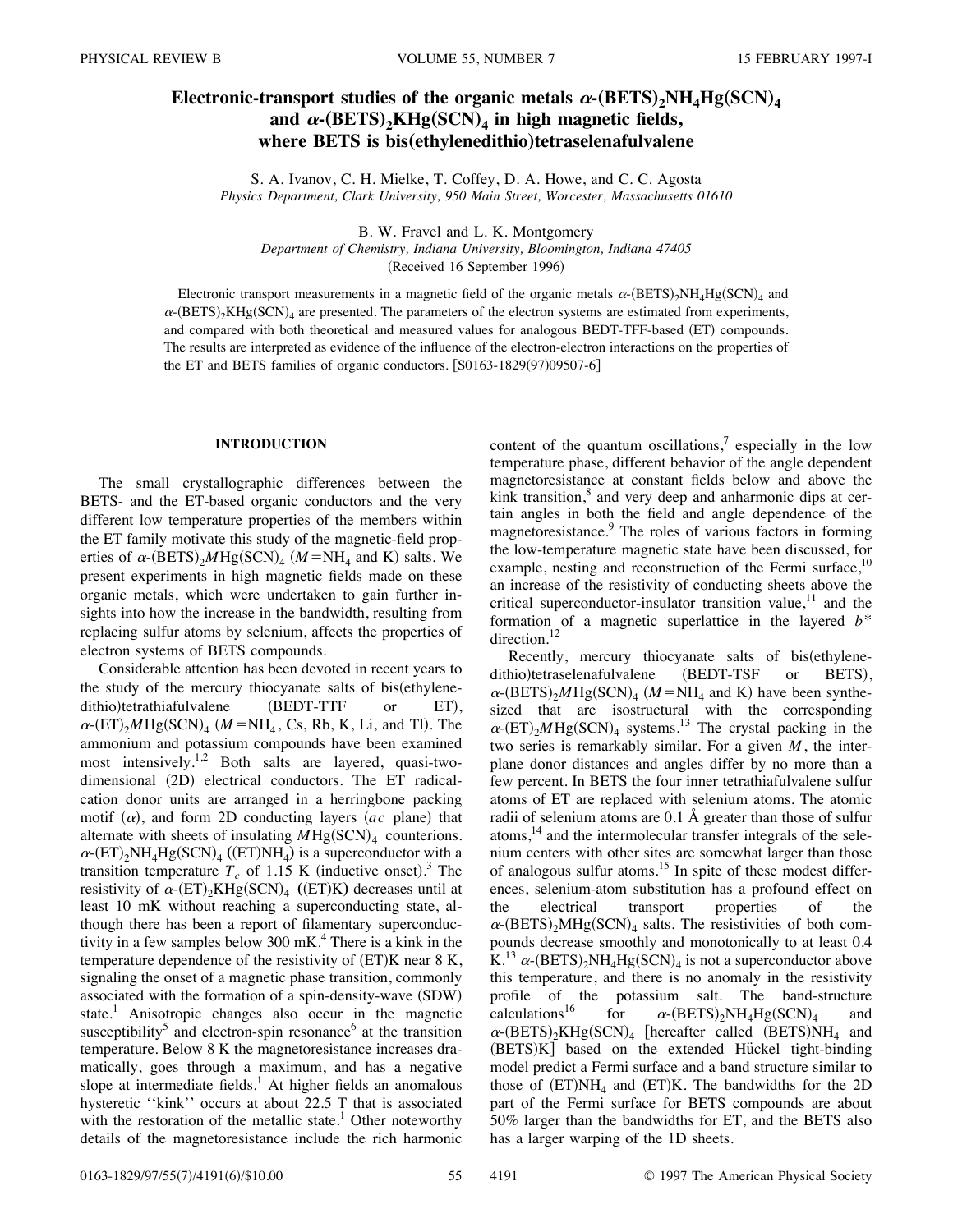

FIG. 1. The magnetoresistance of the  $(BETS)NH<sub>4</sub>Hg$  sample at  $T=0.52$  K and the magnetic field perpendicular to the most conducting layers. The inset shows part of the cooldown curve.

### **EXPERIMENTAL DETAILS**

The magnetoresistance of single-crystal samples of  $(BETS)NH<sub>4</sub>$  and  $(BETS)K$  was measured at temperatures between 0.4 and 4.2 K using the Clark University pulsedmagnetic-field apparatus with fields up to 50 T. The samples were platelets with average dimensions of about  $1\times0.5$  $\times 0.02$  mm<sup>3</sup>. Gold wires of 18- $\mu$ m diameter were attached to the samples with gold paste. The measurements were performed using a high frequency four-contact ac method at 832 kHz. A current of about 80  $\mu$ A was applied perpendicularly to the most conducting planes. A rotating probe was used to position the sample, with the conducting planes perpendicular to the magnetic field. To reduce eddy current heating effects, a plastic <sup>3</sup>He cryostat capable of reaching temperatures down to 400 mK is used in conjunction with the pulsed magnet. The magnet is driven by a 350-kJ capacitor bank, producing a magnetic field up to 50 T with a rise time of about 11 ms. 50-T pulses were performed once for each sample, at  $T=0.4$  K. To conserve the pulsed magnet resources, angular and temperature dependent data were taken in magnetic fields up to 35.5 T.

 $(BETS)NH<sub>4</sub>$ , unlike  $(ET)NH<sub>4</sub>$ , is metallic down to 0.4 K with a residual resistance ratio,  $\rho(300 \text{ K})/\rho(0 \text{ K})$ , of the order



FIG. 2. The power spectrum of the data in Fig. 1.



FIG. 3. The magnetoresistance of the  $(BETS)K$  sample at  $T=0.45$  K and the magnetic field perpendicular to the most conducting layers. The inset shows part of the cooldown curve.

of 10 and no indication of superconductivity. rf penetration depth measurements were performed, but failed to detect any sign of a superconducting transition down to 550 mK. Figure 1 shows resistance vs magnetic field for the  $(BETS)NH<sub>4</sub>$ sample; the inset in Fig. 1 demonstrates a part of the cooldown curve revealing metallic behavior. The power spectrum obtained from the resistance plotted as a function of the inverse field is shown in Fig. 2. The frequency of the fundamental harmonic is  $670\pm10$  T  $[15.6%$  of first Brillouin zone (FBZ)]; second and third harmonics are also resolved.

When cooled down to  $0.4$  K,  $(BETS)K$  does not undergo a phase transition to the spin-density-wave state that takes place in  $(ET)K$ . The inset in Fig. 3 shows a part of the cooldown curve having metallic character. Figure 3 represents the magnetoresistance up to 50 T at  $T=0.45$  K, showing the smooth background and the absence of the features characteristic of  $(ET)K$  (i.e., a large magnetoresistance with a maximum at about 10 T, a complex harmonic composition of Shubnikov–de Haas (SdH) oscillations, and a negative slope of the magnetoresistance sometimes associated with SDW state). Figure 4 shows the power spectrum where the frequency of the fundamental harmonic is  $684 \pm 10$  T; the second harmonic is also seen.



FIG. 4. The power spectrum of the data in Fig. 3.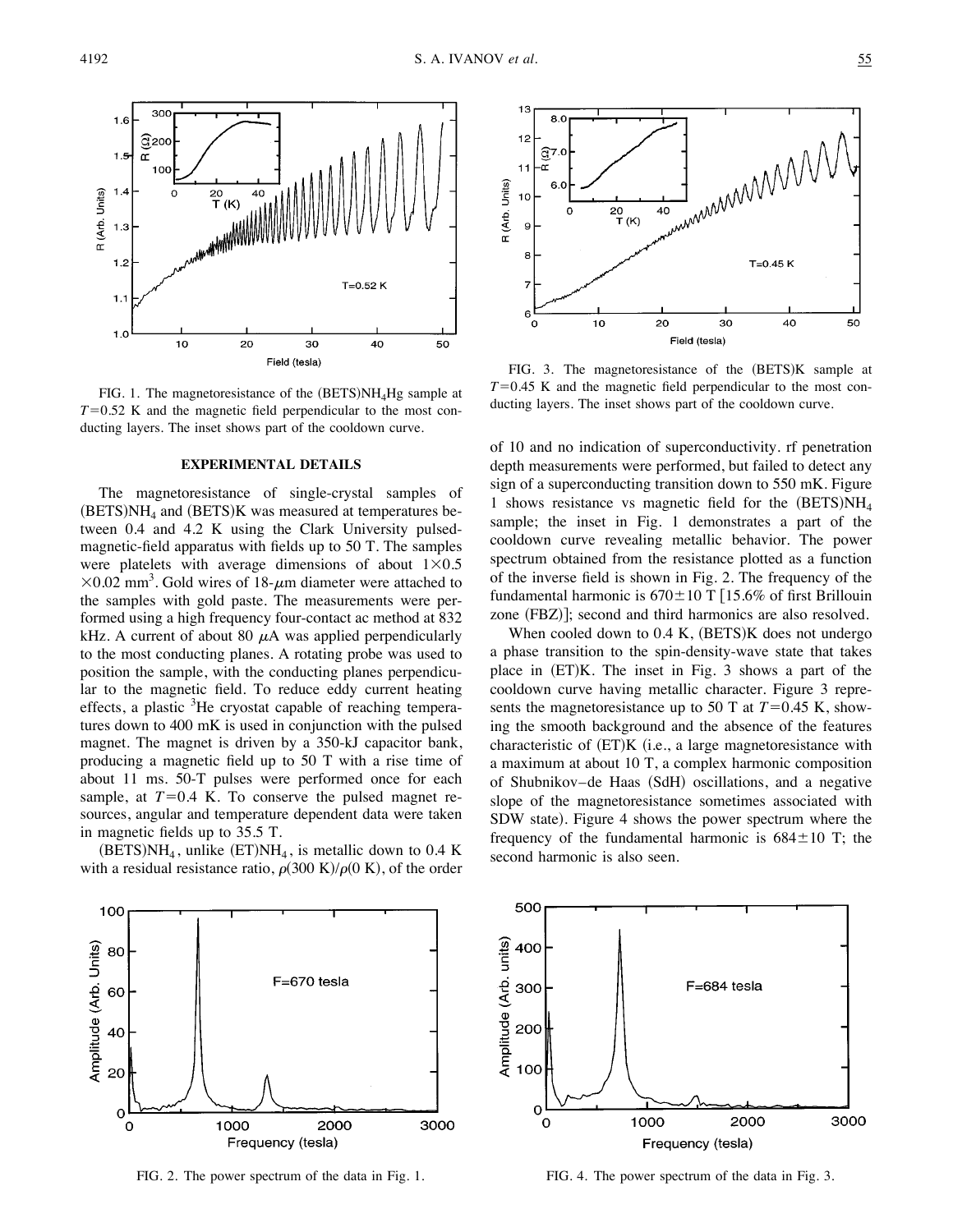# **DISCUSSION**

Because the Fermi surfaces for both compounds of this study are expected to have cylindrical parts, we adopt the approach of Harrison *et al.*<sup>17</sup> for the de Haas–van Alphen (dHvA) effect due to a 2D Fermi surface. Although they treated magnetization and we measure magnetoresistance, we simply modify their formula for the dHvA effect, noting that the oscillatory part of magnetoresistance  $is<sup>18</sup>$ that the oscillatory part of magnetoresistance is  $\tilde{\rho} \propto \tilde{D} \propto B^2 (dM/dB)$ , where  $\tilde{D}$  is the density of states, *B* is the magnetic field, and *M* is the magnetization. Since the voltage in the detection coils measured in dHvA experiments is  $V \propto (dM/dB)(dB/dt)$ , the oscillatory part of the magnetoresistance is described by

$$
\widetilde{\rho} \propto \sum_{p} \alpha(p, B, T) \cos \left[ 2 \pi p \left( \frac{F}{B} - \frac{1}{2} \right) \right], \tag{1}
$$

with

$$
\alpha(p,B,T) \propto pK_B \frac{F^2}{B} \frac{T}{\sinh X} R_D R_S, \qquad (2)
$$

where  $p$  is a harmonic number,  $K_B$  is the component of the reciprocal lattice parallel to *B*,  $X = (2\pi^2 p k_B T)/(\hbar \omega_c)$  $\approx 14.69(m^*/m_e)(T/B)$ ,  $\omega_c = eB/m^*$ ,  $m^*$  is the effective mass, and  $R_D$  and  $R_S$  are the Dingle and spin-splitting factors in the Lifshitz-Kosevich  $(LK)$  formula.<sup>18</sup>

An important difference between Eqs.  $(1)$  and  $(2)$  and the LK formula<sup>18</sup> is that the power of *B* in Eq. (2) is  $-1$ ,

whereas in the LK formula it is  $\frac{1}{2}$  for the oscillatory behavior of the density of states and  $-\frac{1}{2}$  for the magnetization. Using the 2D formulas  $(1)$  and  $(2)$ , we plot the measured amplitudes  $\alpha_m$  as  $\ln(\alpha_m B \sinh(X)/T)$  as a function of 1/*B*. The Dingle temperatures for the  $(BETS)NH<sub>4</sub>$  and  $(BETS)K$  salts are found to be 2.8 and 3.8 K respectively.

In contrast, the procedure usually performed to determine the effective mass is the same for both the conventional LK formula describing 3D systems and the 2D model.<sup>17</sup> Considering the fact that the harmonic content of the oscillations observed in our experiments is simple, we fitted amplitudes of individual oscillations as a function of temperature to the usual LK term<sup>18</sup>  $R_T = X/\sinh X$ . Figure 5 shows the resulting effective mass as a function of field for both  $(BETS)NH<sub>4</sub>$  and (BETS)K. The effective masses appear to be independent of the magnetic field. The effective masses measured from SdH oscillations in dc magnetic fields may be somewhat larger than the pulsed field data presented here. For example, Singleton *et al.*<sup>19</sup> showed that SdH measurements carried out in pulsed fields can underestimate the effective mass due to carrier heating, with roughly a 10% underestimate observed for an  $(ET)K$  sample.

We summarize some parameters of the electron systems for BETS and analogous ET compounds in Tables I and II. We observe significant discrepancies between the calculated and measured cross-sectional area of the Fermi surface for  $(BETS)NH<sub>4</sub>$  and  $(ET)NH<sub>4</sub>$ . It is unlikely that this is due to the sample orientation, because the discrepancy between the calculated and measured values would require the conduct-

|                              | $\alpha$ -(BETS) <sub>2</sub> NH <sub>4</sub> Hg(SCN) <sub>4</sub> |                 | $\alpha$ -(ET) <sub>2</sub> NH <sub>4</sub> Hg(SCN) <sub>4</sub> |                              |
|------------------------------|--------------------------------------------------------------------|-----------------|------------------------------------------------------------------|------------------------------|
|                              | Calculated <sup>a</sup>                                            | Expt.           | Calculated <sup>a</sup>                                          | Expt.                        |
| F, T                         | 387 $(9\%)$                                                        | 670 $(15.6\%)$  | 413 $(9.4\%)$                                                    | 570 $\rm{c}$ (14% $\rm{b}$ ) |
| $E_F$ , meV                  | 109                                                                |                 | 76                                                               |                              |
| $m^*/m_e^{\text{d}}$         |                                                                    | $1.05 \pm 0.05$ |                                                                  | $2.7^c$ (dHvA)               |
|                              |                                                                    |                 |                                                                  | $2.5^e$ (SdH)                |
| $m_c/m_e$ <sup>f</sup>       |                                                                    |                 |                                                                  | $1.35^{g}$                   |
| $m_b/m_e^{\text{h}}$         | 0.62                                                               |                 | 0.89                                                             |                              |
| $\tau$ , ps <sup>i</sup>     |                                                                    | 0.43            |                                                                  | $1.2^{\circ}$                |
| $U_F$                        | 1.6                                                                |                 | 0.56                                                             |                              |
| $(10^7 \text{ cm/s})^j$      |                                                                    |                 |                                                                  |                              |
| $1(10^{-8}$ cm) <sup>k</sup> |                                                                    | 690             |                                                                  | 670                          |

TABLE I. The in-plane parameters of  $(BETS)NH<sub>4</sub>$  and  $(ET)NH<sub>4</sub>$  electron systems.

<sup>a</sup>The theoretical values are estimated from the band structure data (Ref. 16).

<sup>b</sup>Percent of the area of the first Brillouin zone.

c J. Woznitza, G. W. Grabtree, H. H. Wang, U. Geiser, J. M. Williams, and K. D. Carlson, Phys. Rev. B **45**, 3018 (1992).

<sup>d</sup>The effective mass determined from magnetoresistance or magnetization data.

e Reference 25.

<sup>f</sup>The cyclotron mass.

<sup>g</sup>Reference 22.

<sup>h</sup>The band mass  $m_b$  at the Fermi level was determined from the calculated dispersion data for the cylindrical part of the Fermi surface using the equation  $m_b = 2m_{a*}m_{c*}/(m_{a*}+m_{c*})$ , where  $m_{a*},c_{c*}$ Figure 5. The Figure 3 strate is sing the equation  $m_b = 2m_{a*}m_{c*}/(m_{a*} + m_{c*})$ , where  $m_{a*},c* = (\hbar^2/\partial^2 E_{a*},c_*)/\partial k_{a*},c_*$  [T. Ando, A. B. Fowler, and F. Stern, Rev. Mod. Phys. **54**, 437 (1982)]. The electron scattering time  $\tau = \hbar/2\pi k_BT_D$ , where  $T_D$  is the Dingle temperature.

The Fermi velocity  $\nu_F = (\hbar/m*) (S/\pi)^{1/2}$ , where *S* is the cross-sectional area of the Fermi surface perpendicular to the magnetic field.

<sup>k</sup>The mean free path  $l = \nu_F \tau$ .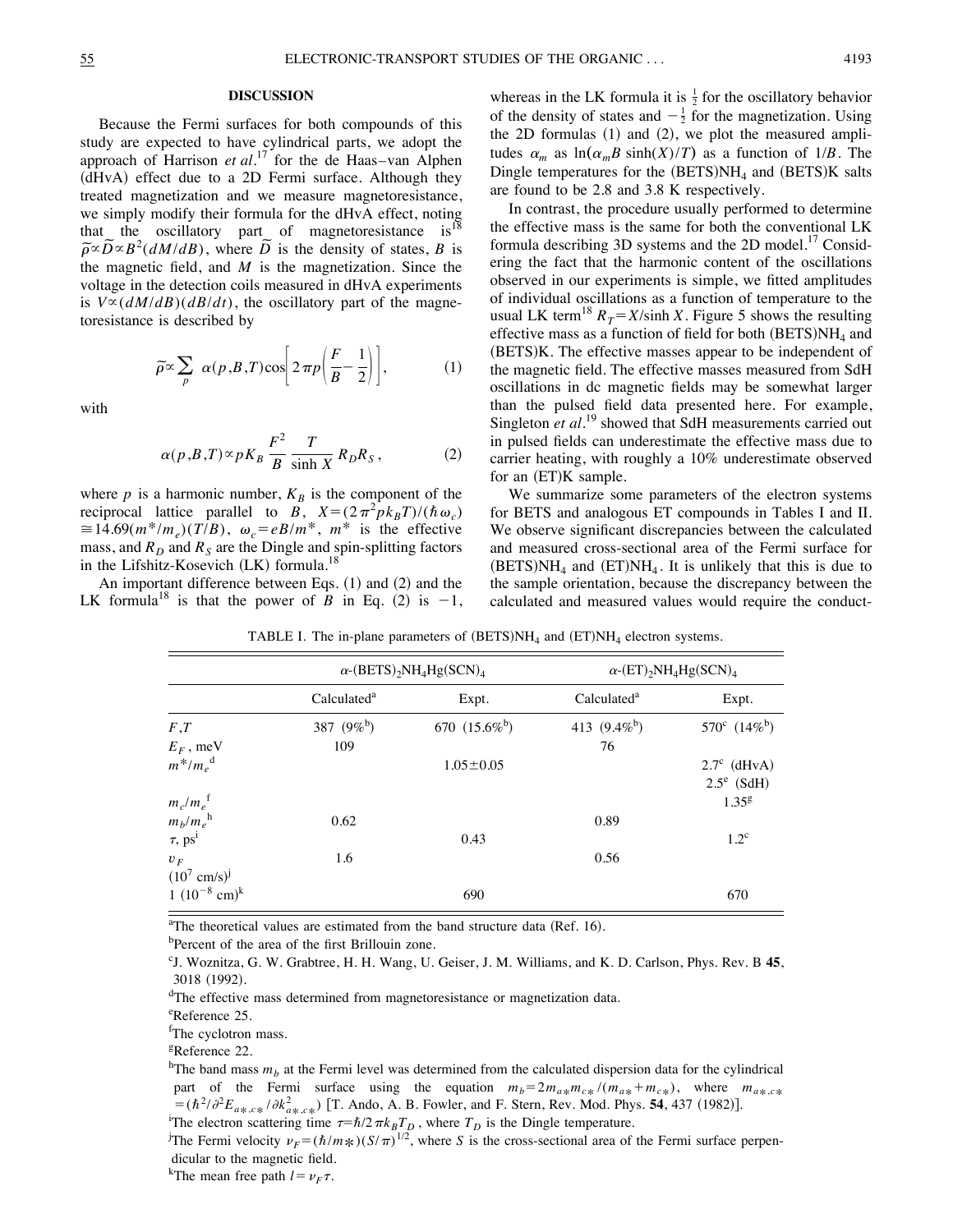

FIG. 5. Effective masses for the  $(BETS)NH<sub>4</sub>$  (squares) and  $(BETS)NH<sub>4</sub>$  (circles).

ing planes to be inclined at about 55° from the field direction. Moreover, we used a rotating platform with a precision of about  $\pm 2^{\circ}$  to find the minimum in the SdH oscillation frequency, which corresponds to the conducting planes being perpendicular to the magnetic field.

The experimental effective mass for  $(BETS)NH<sub>4</sub>$  determined from the temperature dependence of the oscillations is about  $1.05m<sub>e</sub>$  and is field independent up to 35 T (see Fig. 5). On the other hand, for  $(ET)NH<sub>4</sub>$ , the measured effective mass is significantly larger (see Table I). The calculated band mass for  $(BETS)NH<sub>4</sub>$  is also smaller than the band mass for  $(ET)NH<sub>4</sub>$ , which is a consequence of the larger overlap of the Se atoms.

The comparison of the effective masses of  $(BETS)K$  and (ET)K compounds gives similar results. The effective mass experimentally determined from the SdH oscillations in  $(BETS)K$  is about  $1.1m_e$ . The effective mass for the  $(ET)K$ , determined at magnetic fields above the SDW phase, is about  $2.5m<sub>e</sub>$ .

It was reported by Toyota *et al.*<sup>20</sup> that organic conductors with higher superconducting temperatures  $(T_c > 7 \text{ K})$  tend to have higher effective masses  $(>2m_e)$  and lower Dingle temperatures  $(<1 K)$ . The authors ascribed the increase in the effective mass and the relaxation time  $\tau$  to renormalization due to electron-electron interactions. This hypothesis implies a correlation between the enhancement of electron-electron interactions and the enhancement of superconductivity and possibly other correlated electron effects in organic conductors. Furthermore, the mean free path *l* should be the same in systems with different electron-electron interactions strengths, $2^0$  because the effective mass and the relaxation time are renormalized by the same factor  $l = \nu_F \tau \propto Z \tau / Zm_0 = l_0$ , where *Z* is the renormalization parameter,<sup>20</sup> see also the notes for Table I.

We found the effective masses for the BETS salts to be closer to the bare band masses than in the case of ET compounds. We also observe the absence of correlated electron effects such as superconductivity or SDW down to about 0.4 K in BETS. The fact that the mean free paths for BETS and ET compounds are very close (see Tables I and II), and the effective masses and transport properties in magnetic fields are different, seems to support the above hypothesis. $20$ 

We can assume that the measured effective mass is  $m^* = m_b(1+\lambda)(1+\alpha)$ , where  $m_b$  is a bare band mass, and  $\lambda$  and  $\alpha$  characterize electron-phonon and electron-electron interactions. The parameter  $\lambda$  can be found from cyclotronresonance experiments. Based on Kohn's theorem, $^{21}$  the resonant frequency for a parabolic band is independent of electron-electron interactions. The cyclotron resonance effective mass is then  $m_{cr} = m_b(1+\lambda)$ . A recent experiment<sup>22</sup> gives  $m_{cr} \approx 1.35 m_e$  for (ET)NH<sub>4</sub>. Given  $m_b$ , we can then estimate  $\lambda \approx 0.52$  and  $\alpha \approx 0.85$ . Since the cyclotron-resonance experi-

|                              | $\alpha$ -(BETS) <sub>2</sub> KHg(SCN) <sub>4</sub> |               | $\alpha$ -(ET) <sub>2</sub> KHg(SCN) <sub>4</sub> |                   |
|------------------------------|-----------------------------------------------------|---------------|---------------------------------------------------|-------------------|
|                              | Calculated <sup>a</sup>                             | Expt.         | Calculated <sup>a</sup>                           | Expt.             |
| F,T                          | 570 (13%)                                           | 684 (15.6%)   | 780 $(19\%)^b$                                    | 670 $(16\%)^c$    |
| $E_F$ , meV                  | 185                                                 |               | $122^b$ , $101^a$                                 |                   |
| $m^*/m_e^{\text{d}}$         |                                                     | $1.1 \pm 0.1$ |                                                   | $1.77^e$ (dHvA)   |
|                              |                                                     |               |                                                   | $2.7^c$ (dHvA)    |
|                              |                                                     |               |                                                   | $2.4^f$ (SdH)     |
| $m_c/m_e$                    |                                                     |               |                                                   | 0.94 <sup>f</sup> |
| $m_b/m_e$                    | 0.61                                                |               | 0.85                                              |                   |
| $\tau$ , ps                  |                                                     | 0.32          |                                                   | 5                 |
| $v_F$ (10 <sup>7</sup> cm/s) | 1.5                                                 |               | 0.6                                               |                   |
| $1(10^{-8}$ cm)              |                                                     | 480           |                                                   | 300               |

TABLE II. The in-plane parameters of (BETS)K and (ET)K electron systems.

<sup>a</sup>Using the data from Ref. 16.

<sup>b</sup>T. Mori, S. Tanaka, K. Oshima, M. Oshima, and G. Saito, J. Phys. Soc. Jpn. 59, 2624 (1990).

 $d$ The effective mass for the  $(ET)K$  is given for the high-field phase because the Fermi surface inside the low-field phase is possibly different from the one at room temperature.

e Reference 2.

f Reference 25.

<sup>&</sup>lt;sup>c</sup>Reference 17.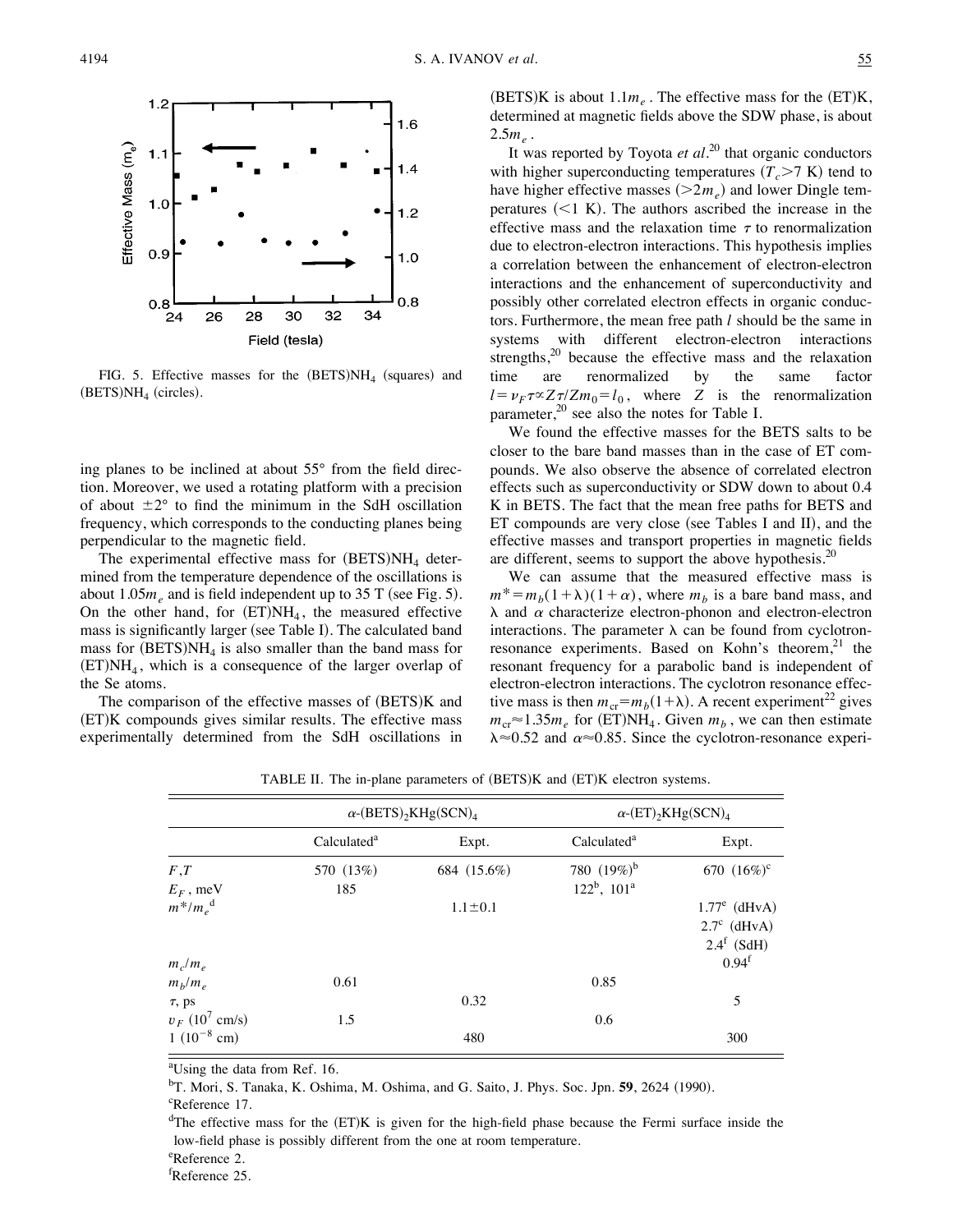ments have not been done with  $(BETS)NH_4$  or  $(BETS)K$ samples, we can only roughly estimate  $\lambda$  for the seleniumbased compounds assuming that the change in  $\lambda$  between BETS and ET comes only from the different atomic masses of *S* and *Se*. Using the results of the BCS theory<sup>23</sup>  $[exp(1/\lambda) \propto M^{0.5}]$ , where *M* is the ion mass, and the value of  $\lambda$  for (ET)NH<sub>4</sub>, we find  $\lambda \approx 0.41$  and  $\alpha \approx 0.21$  for  $(BETS)NH<sub>4</sub>$ .

We can estimate the effective Coulomb correlation energy  $U_{\text{eff}}$ , for example, for  $(ET)NH_4$  and  $(BETS)NH_4$  salts by employing the work of Brinkman and Rice, $24$  as was done previously by Singleton *et al.*<sup>25</sup> for  $(ET)_{2}Cu(NCS)_{2}$ . Using the results of the band-structure calculations, <sup>16</sup> we find  $U_{\text{eff}} \approx 0.21$  eV for (ET)NH<sub>4</sub> and  $U_{\text{eff}} \approx 0.18$  eV for  $(BETS)NH<sub>4</sub>$ . Assuming that the kinetic energy of the electrons  $E_{kin} \approx E_F$ , we find that the ratio  $U_{eff}/E_{kin}$  is about 2.8 for  $(ET)NH<sub>4</sub>$  and about 1.6 for  $(BETS)NH<sub>4</sub>$ . If our estimation is correct, then we can qualitatively understand the drastic difference between BETS and ET compounds as coming from  $U_{\text{eff}}$  being much closer to  $E_{\text{kin}}$  in BETS than in ET.

The information we extracted from the SdH oscillations and the preceding discussion is concerned with the 2D portion of the Fermi surface (FS). There also is an influence of the 1D part of the FS on, in particular, the formation of the correlated electron phases. Band-structure calculations<sup>16</sup> predict a warping for the open parts of the FS for BETS compounds to be larger than for ET. Larger warping decreases the temperature of the SDW transition and at some value of the transfer integral perpendicular to the most conducting direction, the transition is completely removed.<sup>26</sup> The fact that our experimental data do not show any indication of the SDW transition supports the band structure results.<sup>16</sup>

#### **SUMMARY**

We have presented an observation of Shubnikov– de Haas oscillations in the organic conductors  $\alpha$ -(BETS)<sub>2</sub>NH<sub>4</sub>Hg(SCN)<sub>4</sub> and  $\alpha$ -(BETS)<sub>2</sub>KHg(SCN)<sub>4</sub>. Both compounds show behavior in magnetic fields that is different from the isostructural ET materials. Unlike its ET analog,  $\alpha$ -(BETS)<sub>2</sub>NH<sub>4</sub>Hg(SCN)<sub>4</sub> does not become superconducting at temperatures down to 0.4 K. The magnetoresistance of  $\alpha$ -(BETS)<sub>2</sub>KHg(SCN)<sub>4</sub> does not show the behavior characteristic of  $\alpha$ -(ET)<sub>2</sub>KHg(SCN)<sub>4</sub>. The probable reason for the difference is the larger bandwidth of the BETS compounds which results in a smaller effective Coulomb correlation energy.

### **ACKNOWLEDGMENTS**

We would like to thank M.-H. Whangbo and D.-K. Seo for very useful discussions and for the access to their data prior to publication. The work at Clark University was supported in part by the U.S. Air Force University Research Initiative Program (F49620-92-J-0525). Research at Indiana University was sponsored by the Division of Materials Research of the National Science Foundation (DMR-9414268) and the Air Force Office of Scientific Research, Directorate of Chemistry and Materials Science (F49620-920J-0534).

- <sup>1</sup> See, for example, J. S. Brooks, X. Chen, S. J. Klepper, S. Valfells, G. J. Athas, Y. Tanaka, T. Kinoshita, N. Kinoshita, M. Tokumoto, H. Anzai, and C. C. Agosta, Phys. Rev. B **52**, 14 457 (1995); J. Caulfield, S. J. Blundell, M. S. L. d. C. du Jonth, P. T. J. Hendriks, J. Singleton, M. Doporto, F. L. Pratt, A. House, J. A. A. J. Perenboom, W. Hayes, M. Kurmoo, and P. Day, *ibid*. **51**, 8325 (1995); T. Sasaki, T. Fukase, and N. Toyota, Physica B 216, 366 (1996); M. V. Kartsovnik, A. E. Kovalev, R. P. Shibaeva, L. P. Rozenberg, and N. D. Kushch, *ibid*. **201**, 459 (1994).
- 2P. Christ, W. Bierbacher, H. Mueller, K. Andres, E. Steep, and A. G. M. Jansen, Physica B 204, 153 (1995).
- $3$ H. H. Wang, K. D. Carlson, U. Geiser, W. K. Kwok, M. D. Vashon, J. E. Thompson, N. F. Larsen, G. D. McGabe, R. S. Hulscher, and J. M. Williams, Physica C 166, 57 (1990).
- <sup>4</sup>H. Ito, H. Kaneko, T. Ishigiro, H. Ishimoto, K. Kono, S. Horiuchi, T. Komatsu, and G. Saito, Solid State Commun. **85**, 1005  $(1993).$
- 5N. Kinoshita, M. Tokumoto, and H. Anzai, J. Phys. Soc. Jpn. **59**, 3410 (1990); T. Sasaki, N. Toyota, M. Tokumoto, N. Kinoshita, and H. Anzai, Solid State Commun. **75**, 97 (1990); H. Mori, S. Tanaka, K. Oshima, G. Saito, T. Mori, Y. Maruyama, and H. Inokuchi, Synth. Met. 42, 2013 (1991).
- 6N. Kinoshita, M. Tokumoto, and H. Anzai, Synth. Met. **42**, 2111  $(1991).$
- <sup>7</sup> J. S. Brooks, C. C. Agosta, S. J. Klepper, M. Tokumoto, N. Kinoshita, H. Anzai, S. Uji, H. Aoki, A. S. Perel, G. S. Athas, and D. A. Howe, Phys. Rev. Lett. **69**, 156 (1992).
- <sup>8</sup> J. Caulfield, J. Singleton, P. T. J. Hendriks, J. A. A. J. Perenboom, F. L. Pratt, M. Doporto, W. Hayes, M. Kurmoo, and P. Day, J. Phys. Condens. Matter 6, L155 (1994); M. B. Kartsovnik, D. V. Mashovets, D. V. Smirnov, V. N. Laukhin, A. Gilewski, and N. D. Kushch, J. Phys. (France) I 4, 159 (1994); S. Kagoshima, T. Osada, A. Kawasumi, R. Yagi, N. Miura, M. Oshima, H. Mori, T. Nakamura, and G. Saito, Jpn. J. Appl. Phys. **7**, 381 (1992).
- $9^9$ C. C. Agosta, S. A. Ivanov, C. H. Mielke, D. A. Howe, M. Antia, and F. M. Morgan, Solid State Commun. **92**, 939 (1994).
- 10M. V. Kartsovnik, A. E. Kovalev, and N. D. Kushch, J. Phys. (France) I 3, 1187 (1993).
- <sup>11</sup>H. Ito, M. V. Kartsovnik, H. Ishimoto, K. Kono, H. Mori, N. D. Kushch, G. Saito, T. Ishiguro, and S. Tanaka, Synth. Met. **70**, 899 (1995).
- 12N. Harrison, A. House, I. Deckers, J. Caulfield, J. Singleton, F. Herlach, W. Hayes, M. Kurmoo, and P. Day, Phys. Rev. B **52**, 5584 (1995).
- <sup>13</sup>L. K. Montgomery, B. W. Fravel, J. C. Huffman, C. C. Agosta, and S. A. Ivanov, Synth. Met. (to be published).
- <sup>14</sup> A. Bondi, J. Phys. Chem. **68**, 441 (1964).
- <sup>15</sup>M. H. Whangbo *et al.*, J. Am. Chem. Soc. **107**, 5815 (1985).
- 16D.-K. Seo, M.-H. Whangbo, B. Fravel, and L. K. Montgomery, Solid State Commun. **100**, 191 (1996).
- <sup>17</sup>N. Harrison, A. House, I. Deckers, J. Caulfield, J. Singleton, F. Herlach, W. Hayes, M. Kurmoo, and P. Day, Phys. Rev. B **52**, 5584 (1995).